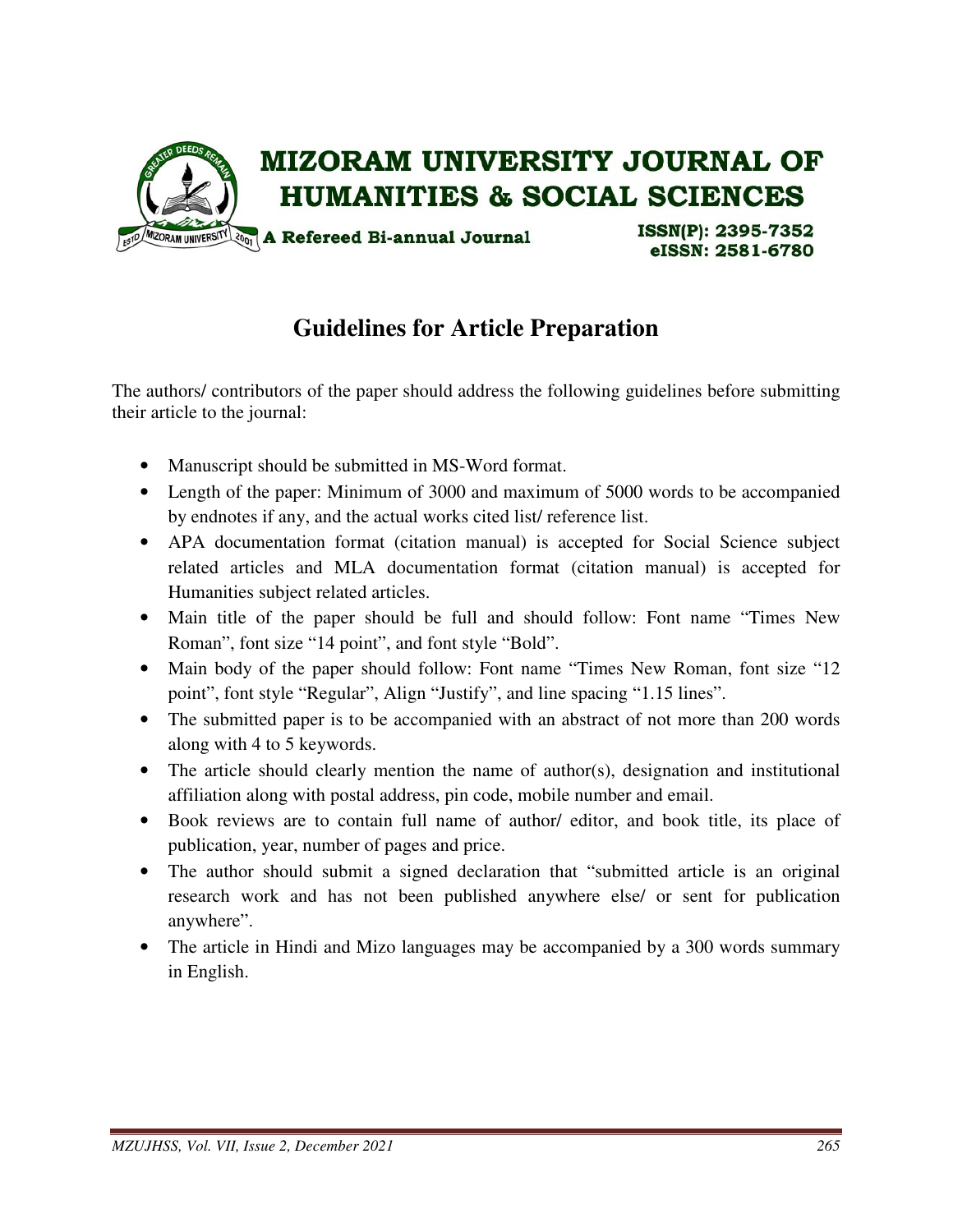## **Submission of Articles**

Articles are to be submitted through e-mail to journal's email at hssmzu@gmail.com. Articles for publication in the journal should be submitted as follows: by  $15<sup>th</sup>$  March for June issue; and by 15<sup>th</sup> September for December issue. Paper authors/ contributors whose articles are selected for publication have to pay the annual subscription fee of Rs. 500/-.

## **Important Information for Submission**

It is believed that authors undertake following precautions before submitting the manuscript:

- The manuscript should be free from copyright infringement.
- The manuscript submitted by author should have the consent of all the co-authors, if any, in the group. In some cases students/ researchers do not take prior permission from their supervisors/ guides and Professors before sending/ submitting their manuscripts to the journal.
- The manuscript submitted for the journal should not be published either partially or completely in any form, in any other journal.
- Manuscript should not be submitted simultaneously to any other journal at the time of submission to the journal.
- The thoughts, contents and the opinions expressed in journal are those of the authors/contributors, and, do not necessarily reflect the views of the members of the Editorial Board or the Publisher or the Institution.
- Articles in the journal do not necessarily reflect the views / opinions of neither the publisher nor the university. No part of any article published in this journal may be reproduced in print or electronic form without the permission of the publisher.
- The journal has the full right to accept or reject a paper or manuscript for consideration of publication. The decision taken by the Editorial Board of the journal is final in all respects, and no further communication/ clarification/ solicitation from authors is expected and will not be entertained.
- In cases, where the journal facilitates provisioning of information on status of manuscripts, delays (if any) in the review/ refereeing or publication of manuscripts, the journal is not obliged to reply or communicate to the authors on these subject matters.
- The journal is not liable for any loss or consequences that might occur owing to use of the information or subject-matter embodied in the journal.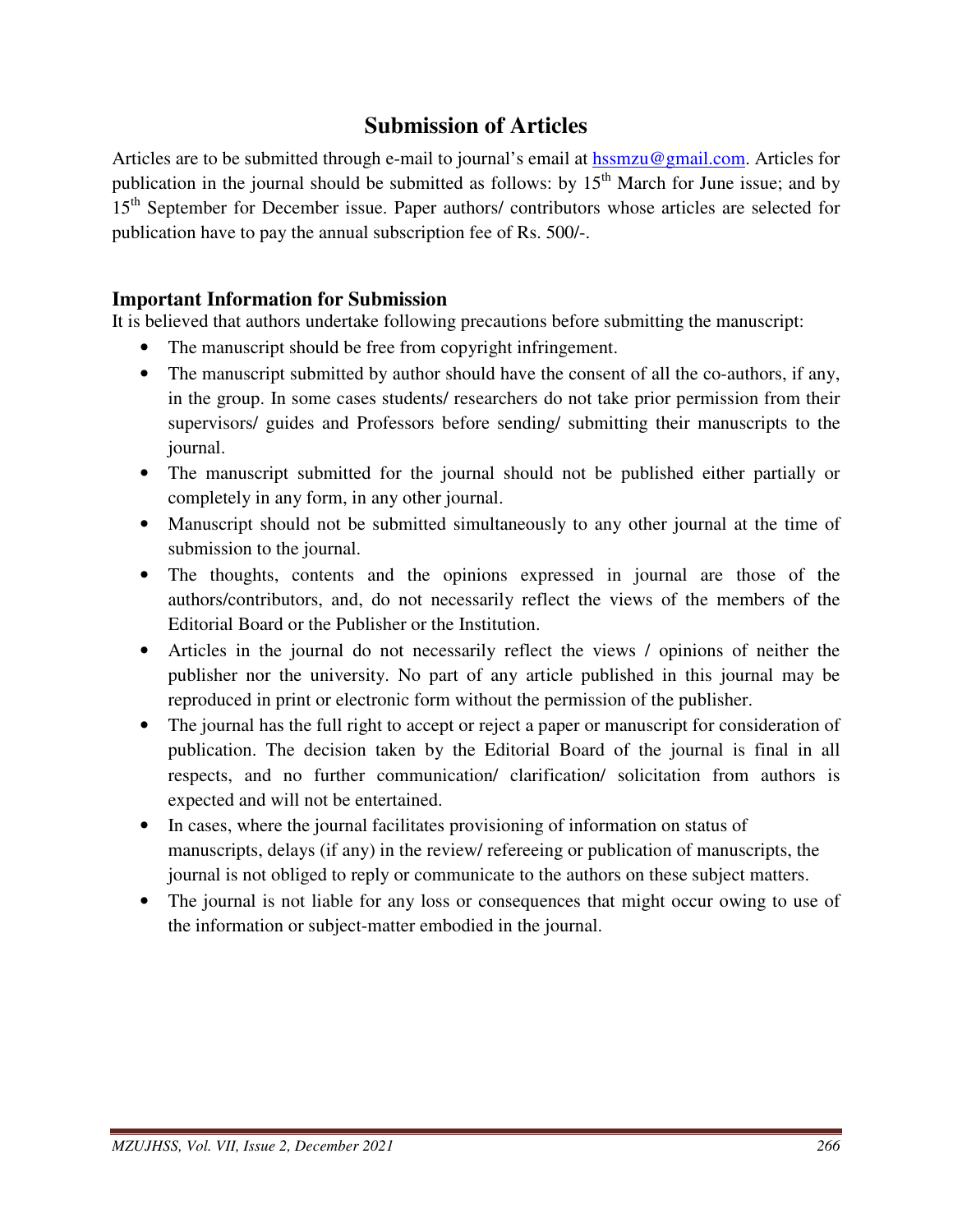## **Ethics and Anti-Plagiarism Policy**

The paper must adhere to strict academic ethics and be free of plagiarism. The authors are expected to follow the ethical values for writing and submission of research article to the journal. Plagiarism is defined as the wrongful appropriation, close imitation and publication, of another author's language, ideas, or expressions, and the representation of these as one's own original work or contribution. The available and appropriate anti-plagiarism software like "Turnitin/ Urkund" is used by the journal to verify any submission. So, the authors are requested to be aware of this process.

## **Review Process**

The articles, papers etc. submitted to the journal will be subject to rigorous review process. Submitted papers will be processed through a blind referral system by experts in the subject area. Anonymity of the writer is assured during the review process. During the process of review, the authors/ contributors are expected to revise/ modify the submitted manuscripts as per the suggestions given by reviewer/ editorial board within a stipulated time frame without which the article/ submission may not be considered for final publication. The Editorial Board reserves the right to accept or reject a paper even after the review process.

## **Subscription Details**

Rate of subscription

| Subscription per issue $:$ Rs. 300/-. |                 |
|---------------------------------------|-----------------|
| Annual subscription                   | : Rs. $500/-$ . |

#### *Payment for subscription*

Payment can be made through Demand Draft/ Multicity Cheque/ Money Order/ Direct Fund Transfer to Mizoram University Journal of Humanities & Social Sciences.

#### *Journal's Account Details are given below:*

| <b>Account Name</b> | : Mizoram University Journal of Humanities $& Social Sciences$ |
|---------------------|----------------------------------------------------------------|
|                     | Account Number : 1548050001021                                 |
| <b>IFSC</b> Code    | : PUNB0154820                                                  |
| <b>Bank Name</b>    | : Punjab National Bank                                         |
| <b>Branch</b>       | : Mizoram University Branch                                    |
| Place               | : Aizawl                                                       |

*Note:* The Mizoram University Journal of Humanities & Social Sciences (MZUJHSS) doesn't charge any publication or article processing fee from authors or contributors.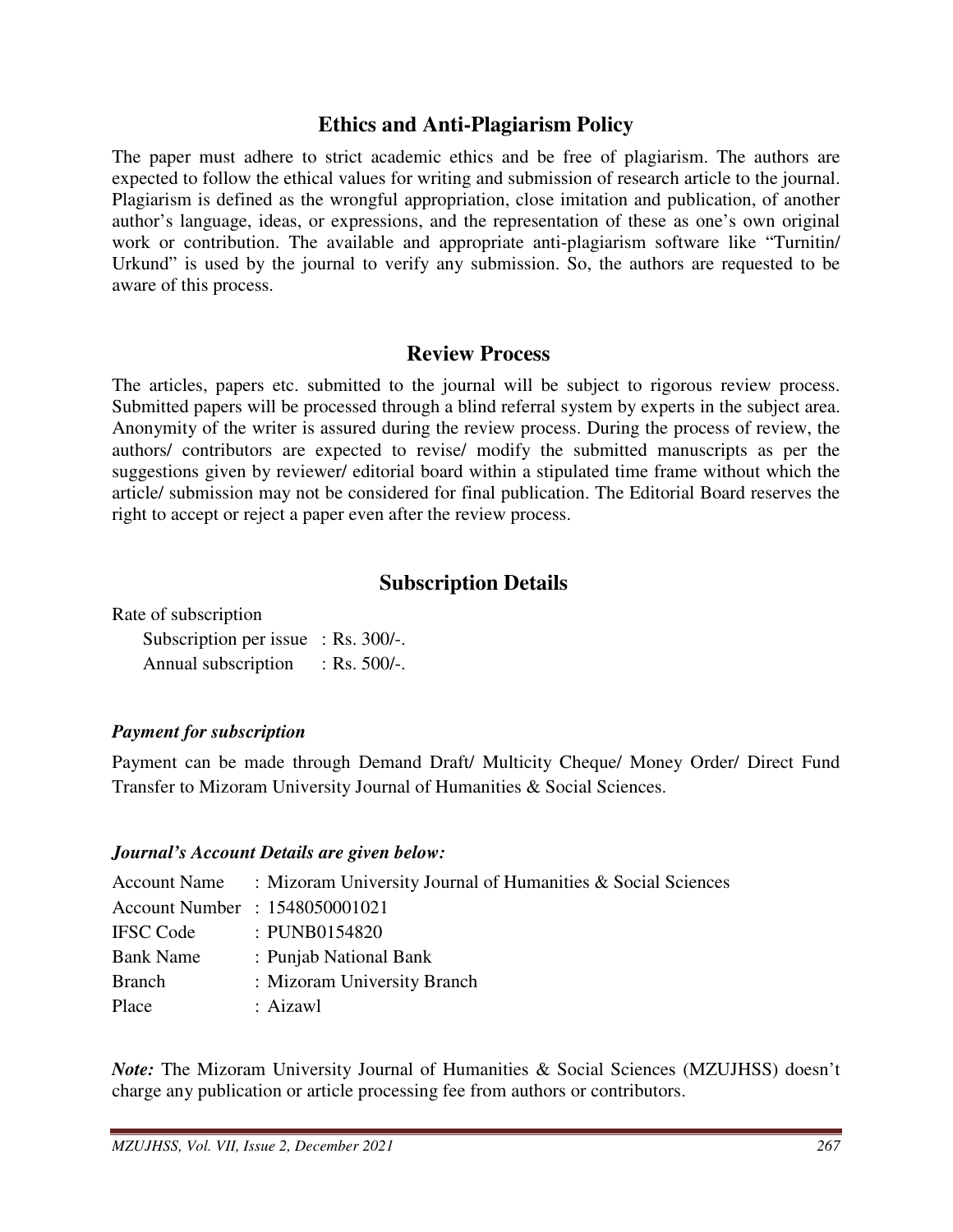## **Contact Details**

#### **Chief Editor**

Prof. Bhartendu Singh Department of Commerce Mizoram University, Tanhril, Aizawl – 796 004, Mizoram, India E-mail: bsinghmzu@yahoo.com, hssmzu@gmail.com Website: http://mzuhssjournal.in/

#### **Disclaimer**

The policy of the journal is to accommodate broad variety of opinions/ expressions on various subject categories under the scope/ coverage of journal. Nevertheless, any views/ opinions expressed in the form of research work in the journal are the views of the authors and not of the journal and its patron, advisors, chief editor, and editorial board members. The publisher, patron, advisors, chief editor, and editorial board members of the journal cannot be held responsible for errors or any consequences arising from the use of information contained in the journal. All disputes are subject to the journal's registered office court jurisdiction only.

#### **Declaration**

| Name of Journal     | : Mizoram University Journal of Humanities & Social Sciences            |
|---------------------|-------------------------------------------------------------------------|
| Nature of Journal   | : A Bi-Annual Refereed journal                                          |
| Periodicity         | : June & December                                                       |
| <b>ISSN</b>         | $: 2395 - 7352$                                                         |
| eISSN               | $: 2581 - 6780$                                                         |
| Publisher           | : Registrar, Mizoram University, Aizawl - 796004, Mizoram               |
| <b>Chief Editor</b> | : Prof. Bhartendu Singh                                                 |
|                     | Address for Communication: Mizoram University, Aizawl - 796004, Mizoram |
| Email               | : hssmzu@gmail.com                                                      |
| Website             | : http://mzuhssjournal.in/                                              |